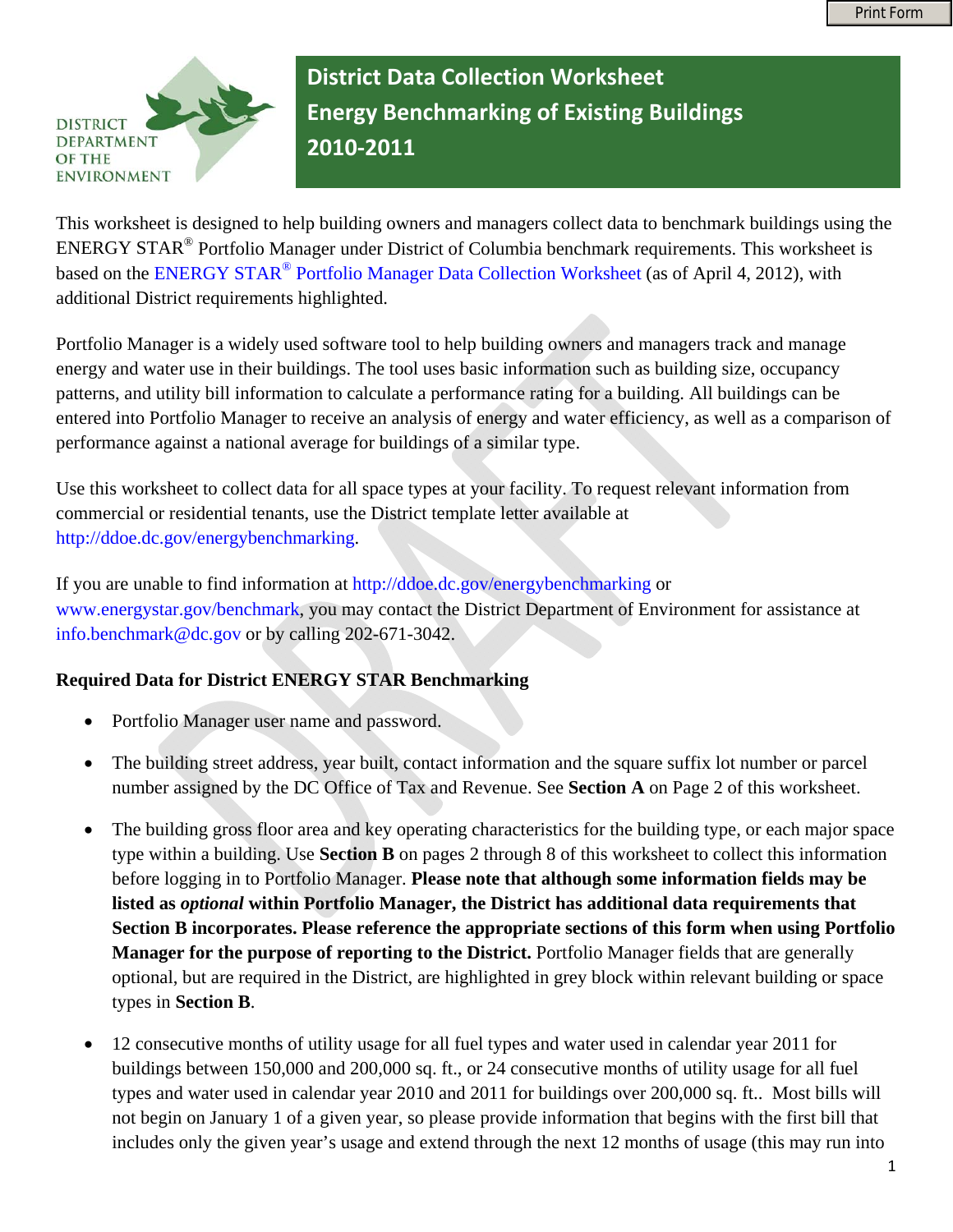part of the following calendar year). If you don't have this information readily available, contact your utility provider(s) as most will be able to easily supply this information.

• **IF ENERGY IS SEPARATELY MANAGED BY TENANTS WITHIN YOUR BUILDING, YOU MUST REQUEST THIS INFORMATION FROM YOUR NON-RESIDENTIAL TENANTS TO COMPLETE BENCHMARKING.** Use the **Request for Non-Residential Tenant Information** letter and to collect this information. You do not need to collect information from any residential tenants. Use **Section C** on Page 9 of this worksheet to collect manual utility information if needed.

## **Section A. General Building Information**

| Facility name     |                                                                              |            |
|-------------------|------------------------------------------------------------------------------|------------|
|                   |                                                                              |            |
| Building address: |                                                                              |            |
| Street            |                                                                              |            |
|                   | State                                                                        | <b>ZIP</b> |
|                   | DC Office of Tax and Revenue square suffix lot number (SSL) or parcel number |            |

## **Section B. Space Use Attributes for Building Type and Space**

Please note the following PRIOR to completing this section:

- For help choosing the appropriate building type, refer to the Portfolio Manager Help at [www.energystar.gov/benchmark](http://www.energystar.gov/benchmark) and click on "Space Type Definitions".
- Some buildings may contain multiple space types within a single building (e.g., office, data center, and parking OR K-12 school and swimming pool). Select as many major space types as are applicable to your building and fill in their respective information as necessary.
- If your building has multiple tenants with the same space type, these spaces should be entered separately only when the number of weekly operating hours among tenants differs by more than 10 hours. For example, in a 100,000 square foot (SF) office building where 75,000 SF operates 60 hours a week and 25,000 SF operates 80 hours a week, please list as two separate spaces – one 75,000 SF space and one 25,000 SF space. As this is most common in office buildings, multiple office space fields are provided below to capture data for multiple tenants if necessary.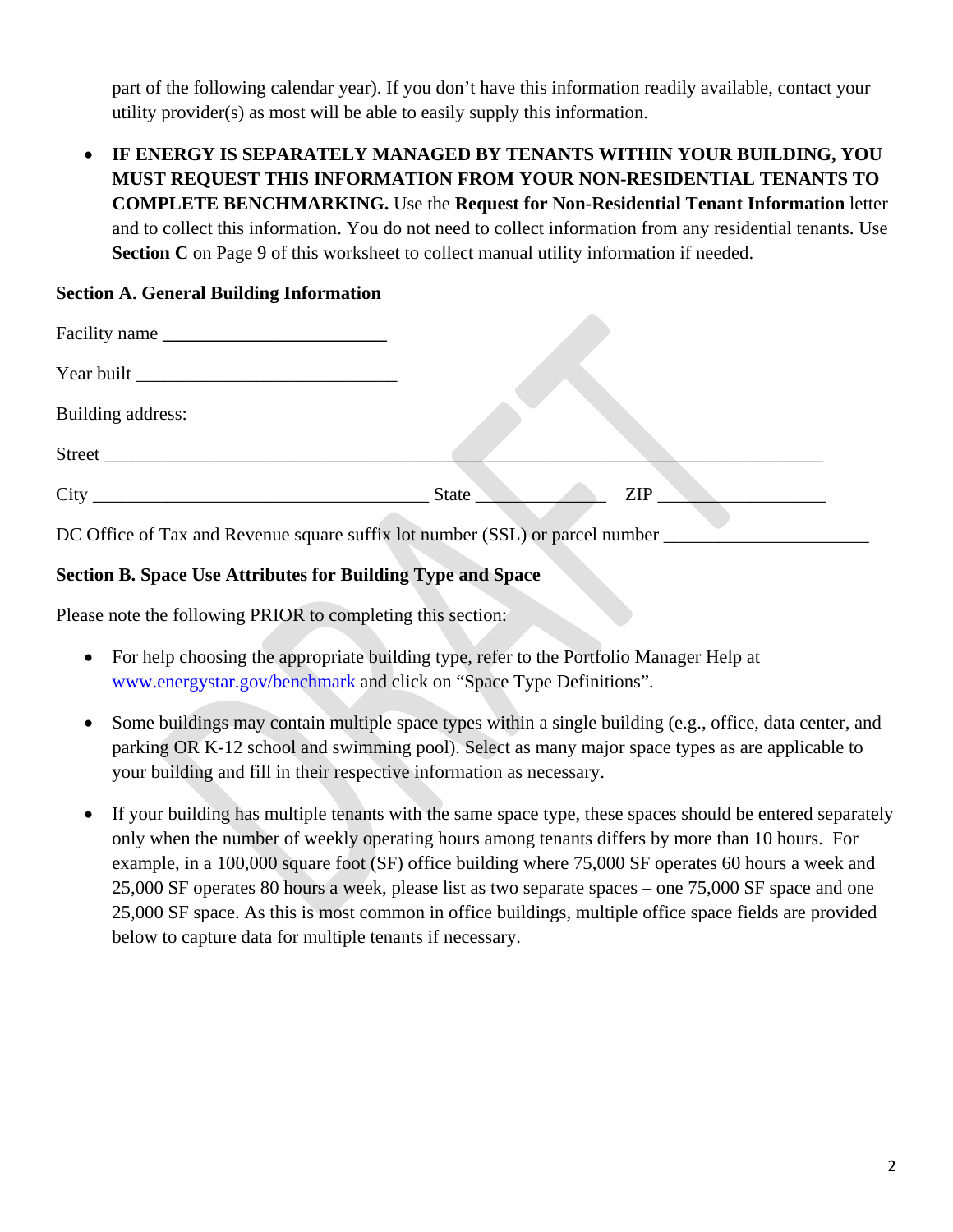| <b>Bank/Financial Institution:</b>                             | <b>Data Center:</b>                                                                                  |  |  |  |
|----------------------------------------------------------------|------------------------------------------------------------------------------------------------------|--|--|--|
| Required:                                                      | <b>Required:</b><br>Gross floor area (SF)                                                            |  |  |  |
| Gross floor area (SF)                                          | IT Energy Configuration - Select one from:                                                           |  |  |  |
| Weekly operating hours                                         | 1. Uninterruptible Power Supply (UPS) Meter                                                          |  |  |  |
| # of workers on main shift                                     | supports only IT Equipment. (Preferred)<br>2. UPS Meter includes non-IT load of 10% or less.         |  |  |  |
| # of personal computers                                        | 3. UPS Meter includes non-IT load greater than 10%.                                                  |  |  |  |
| Percent of floor area that is air conditioned                  | Non-IT load is sub-metered.                                                                          |  |  |  |
| (>=50%, <50%, or none)                                         | 4. UPS Meter includes non-IT load greater than 10%.<br>Non-IT load is not sub-metered.               |  |  |  |
| Percent of floor area that is heated<br>(>=50%, <50%, or none) | 5. Facility has no UPS Meter.                                                                        |  |  |  |
|                                                                | 6. IT Energy is not current metered at this facility -<br>Apply Estimates.                           |  |  |  |
|                                                                | IT Energy Data - 12 months of measured energy<br>consumption data is required from either the UPS or |  |  |  |
|                                                                | PDU Meter, depending on IT Energy Configuration                                                      |  |  |  |
|                                                                | Meter Type (select 1): UPS Output or PDU Input                                                       |  |  |  |
|                                                                | 1                                                                                                    |  |  |  |
|                                                                | $\overline{2}$                                                                                       |  |  |  |
|                                                                | $\overline{3}$                                                                                       |  |  |  |
|                                                                | 4                                                                                                    |  |  |  |
|                                                                | 5<br>6                                                                                               |  |  |  |
|                                                                | 7                                                                                                    |  |  |  |
|                                                                | 8                                                                                                    |  |  |  |
|                                                                | 9                                                                                                    |  |  |  |
|                                                                | 10                                                                                                   |  |  |  |
|                                                                | 11                                                                                                   |  |  |  |
|                                                                | 12                                                                                                   |  |  |  |
|                                                                | <b>Optional (but recommended by DC):</b>                                                             |  |  |  |
|                                                                | UPS System Redundancy (N, N+1, N+2, 2N, greater                                                      |  |  |  |
|                                                                | than 2N, none of the above)                                                                          |  |  |  |
|                                                                | Cooling System Redundancy (N, N+1, N+2, 2N,<br>greater than 2N, none of the above)                   |  |  |  |
|                                                                |                                                                                                      |  |  |  |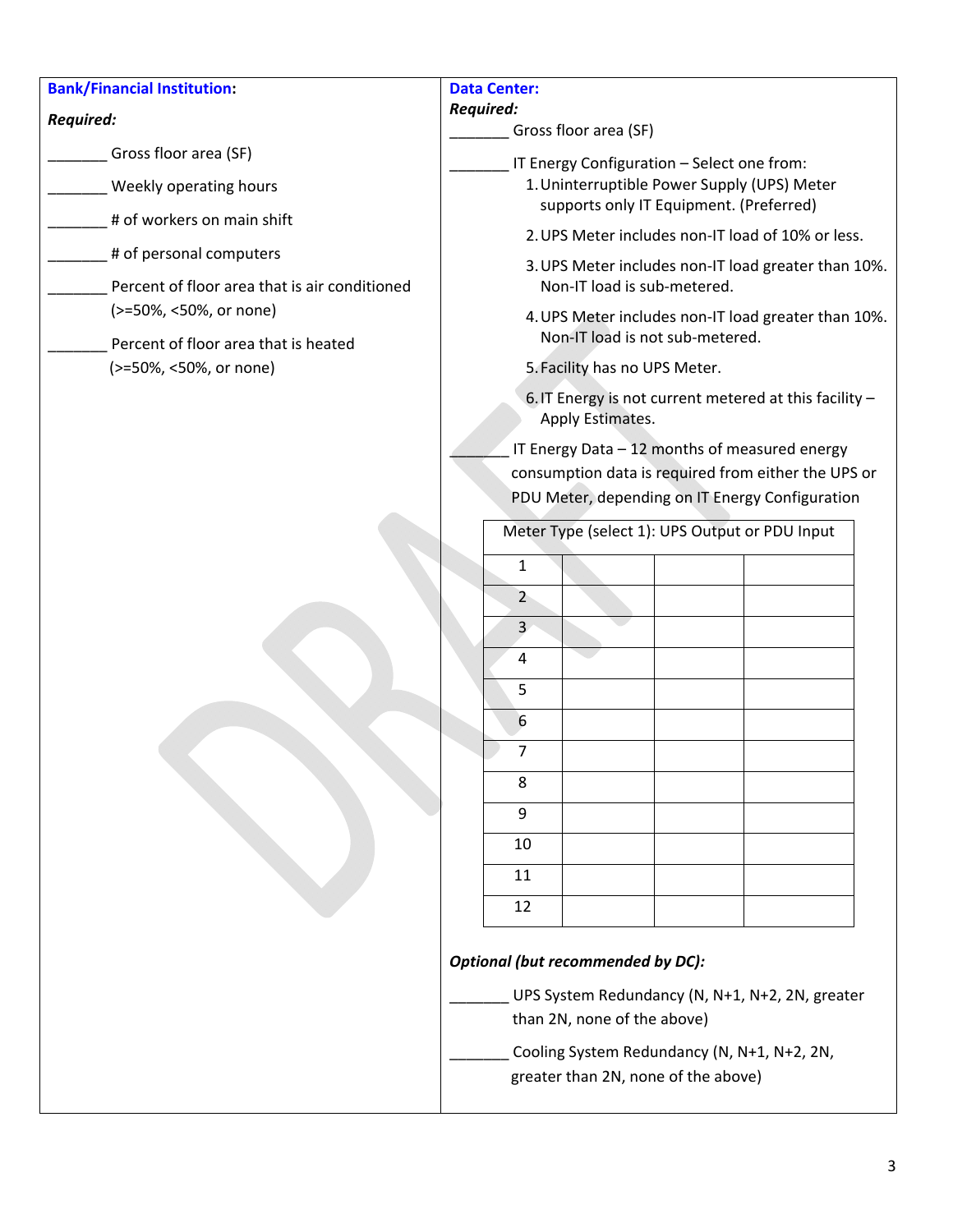| <b>Courthouse:</b>                                             | <b>Hospital (General Medical and Surgical):</b>       |  |  |  |
|----------------------------------------------------------------|-------------------------------------------------------|--|--|--|
| <b>Required:</b>                                               | Required:                                             |  |  |  |
| Gross floor area (SF)                                          | Gross floor area (>20,000 SF)                         |  |  |  |
| Weekly operating hours                                         | # of staffed beds                                     |  |  |  |
| # of workers on main shift                                     | # of MRI machines                                     |  |  |  |
| # of personal computers                                        | # FTE workers                                         |  |  |  |
| Percent of floor area that is air conditioned                  | Maximum # of floors                                   |  |  |  |
| (>=50%, <50%, or none)                                         | Tertiary care facility - yes or no                    |  |  |  |
| Percent of floor area that is heated<br>(>=50%, <50%, or none) | Number of Buildings                                   |  |  |  |
|                                                                | Laboratory on-site - yes or no                        |  |  |  |
|                                                                | Laundry facilities on site - yes or no                |  |  |  |
|                                                                | Ownership Status (non-profit, for-profit, government) |  |  |  |
|                                                                |                                                       |  |  |  |
| <b>House of Worship:</b>                                       |                                                       |  |  |  |
| <b>Required:</b>                                               |                                                       |  |  |  |
| Gross floor area (SF)                                          |                                                       |  |  |  |
| Maximum seating capacity                                       |                                                       |  |  |  |
| # of Weekdays of operation                                     |                                                       |  |  |  |
| Hours of operation per week                                    |                                                       |  |  |  |
| # of personal computers                                        |                                                       |  |  |  |
| Presence of cooking facilities - yes or no                     |                                                       |  |  |  |
| # of commercial refrigeration/freezer units                    |                                                       |  |  |  |
|                                                                |                                                       |  |  |  |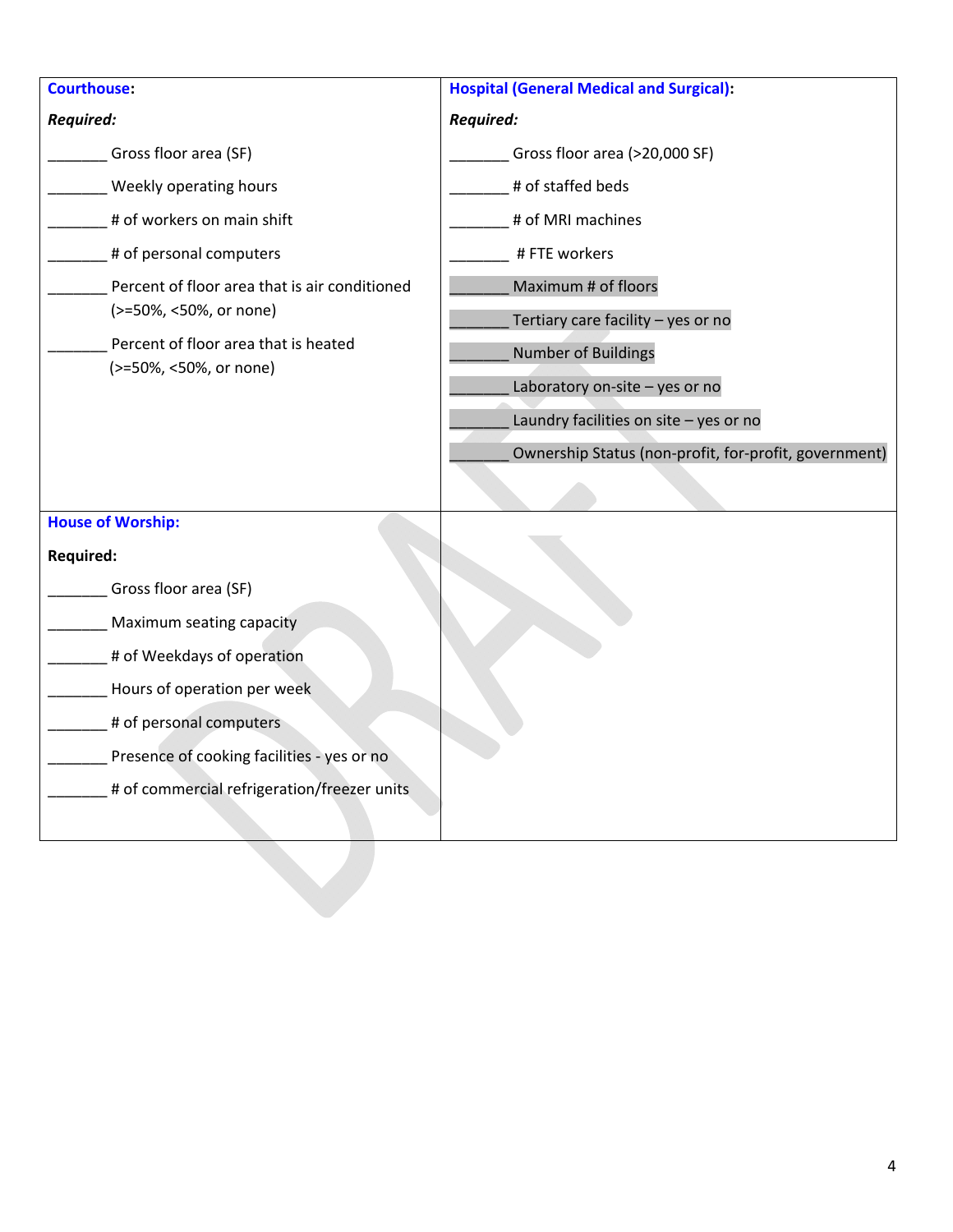| Hotel:                                                                                                                                                                | K-12 School:                                                                                                                               |  |  |  |  |
|-----------------------------------------------------------------------------------------------------------------------------------------------------------------------|--------------------------------------------------------------------------------------------------------------------------------------------|--|--|--|--|
| <b>Required:</b>                                                                                                                                                      | <b>Required:</b>                                                                                                                           |  |  |  |  |
| Gross floor area (SF)                                                                                                                                                 | Gross floor area (SF)                                                                                                                      |  |  |  |  |
| # of rooms                                                                                                                                                            | # of personal computers                                                                                                                    |  |  |  |  |
| # of workers on main shift                                                                                                                                            | # of walk-in refrigeration/freezer units                                                                                                   |  |  |  |  |
| # of commercial refrigeration/freezer units                                                                                                                           | High school - yes or no                                                                                                                    |  |  |  |  |
| On-site cooking - yes or no                                                                                                                                           | Open weekends - yes or no                                                                                                                  |  |  |  |  |
| Percent of floor area that is cooled in 10%                                                                                                                           | On-site cooking - yes or no                                                                                                                |  |  |  |  |
| increments (10%, 20%, 30%, etc.)<br>Percent of floor area that is heated in 10%                                                                                       | Percent of floor area that is cooled in 10% increments<br>(10%, 20%, 30%, etc.)                                                            |  |  |  |  |
| increments (10%, 20%, 30%, etc.)                                                                                                                                      | Percent of floor area that is heated in 10%                                                                                                |  |  |  |  |
| Hours per day the guests are on-site                                                                                                                                  | increments (10%, 20%, 30%, etc.)                                                                                                           |  |  |  |  |
| Number of guest meals served                                                                                                                                          | Months of use                                                                                                                              |  |  |  |  |
| Square footage of full-service spas                                                                                                                                   | <b>School District</b>                                                                                                                     |  |  |  |  |
| Square footage of gym/fitness center                                                                                                                                  |                                                                                                                                            |  |  |  |  |
| Laundry processed at site (choose one: no<br>laundry facility, linens only (e.g. bed/table<br>linens), terry only (e.g. towels, bathrobes),<br>both linens and terry) |                                                                                                                                            |  |  |  |  |
| Annual quantity of laundry processed on-site                                                                                                                          |                                                                                                                                            |  |  |  |  |
| Average Occupancy (%)                                                                                                                                                 |                                                                                                                                            |  |  |  |  |
| <b>Medical Office:</b><br><b>Required:</b>                                                                                                                            | <b>General Office 1:</b><br><b>Required:</b>                                                                                               |  |  |  |  |
| Gross floor area (SF)                                                                                                                                                 | Gross floor area (SF)                                                                                                                      |  |  |  |  |
| # of workers on main shift                                                                                                                                            | Weekly operating hours                                                                                                                     |  |  |  |  |
| Weekly operating hours                                                                                                                                                | # of workers on main shift                                                                                                                 |  |  |  |  |
| Percent of floor area that is cooled in 10%<br>increments (10%, 20%, 30%, etc.)<br>Percent of floor area that is heated in 10%<br>increments (10%, 20%, 30%, etc.)    | # of personal computers<br>Percent of floor area that is air conditioned<br>(>=50%, <50%, or none)<br>Percent of floor area that is heated |  |  |  |  |
|                                                                                                                                                                       | (>=50%, <50%, or none)                                                                                                                     |  |  |  |  |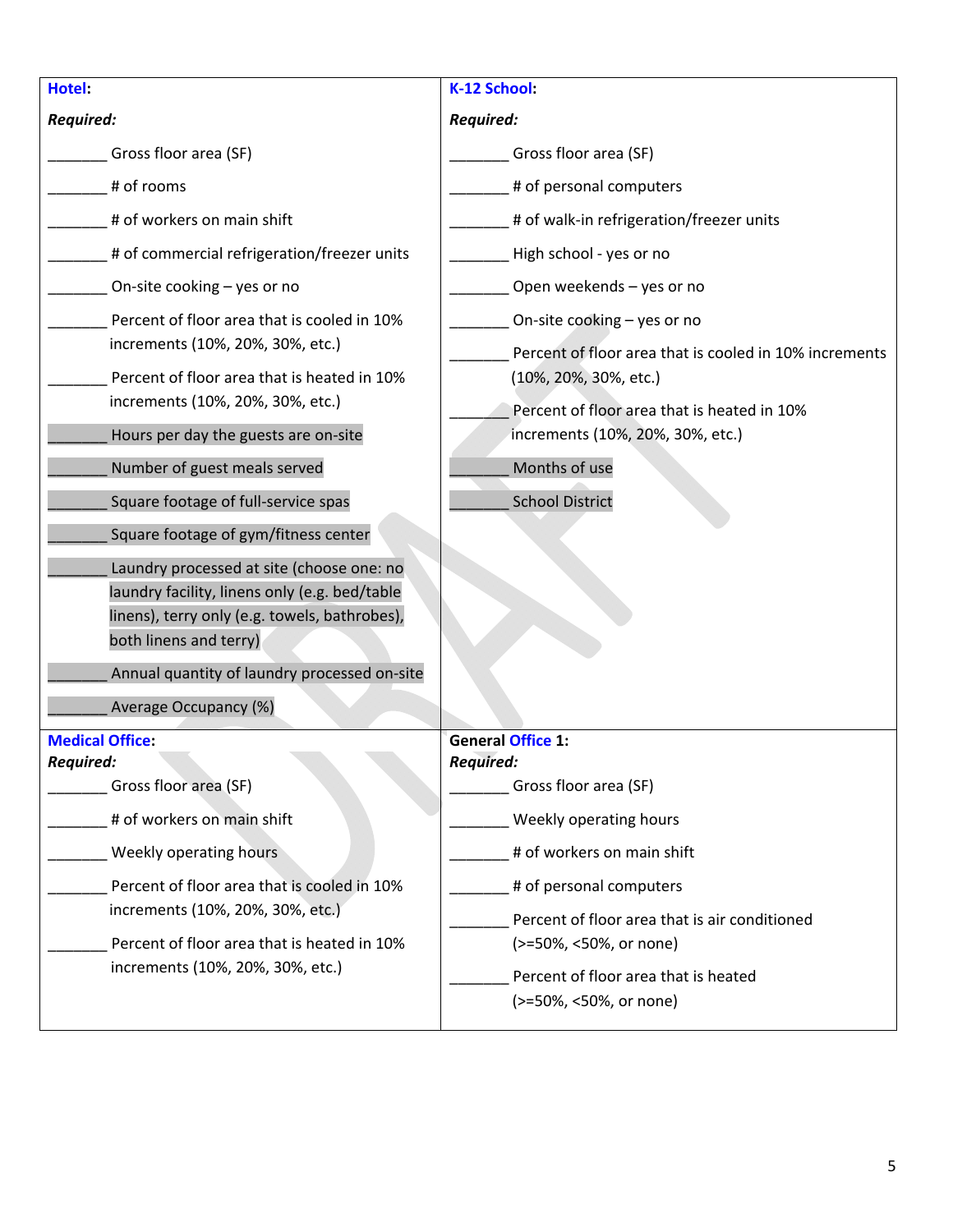| <b>Multifamily Housing:</b>                               | <b>General Office 2:</b>                                                |
|-----------------------------------------------------------|-------------------------------------------------------------------------|
| <b>Required:</b>                                          | <b>Required:</b>                                                        |
| Gross floor area (SF)                                     | Gross floor area (SF)                                                   |
| Common area (SF)                                          | Weekly operating hours                                                  |
| Total number of units                                     | # of workers on main shift                                              |
| Total number of bedrooms                                  | # of personal computers                                                 |
| Maximum number of floors in the tallest<br>building/tower | Percent of floor area that is air conditioned (>=50%,<br><50%, or none) |
| Percent of square footage devoted to<br>common area       | Percent of floor area that is heated<br>(>=50%, <50%, or none)          |
| Number of laundry hookups in common area                  |                                                                         |
| Number of laundry hookups in each unit                    |                                                                         |
| Percent of floor area that is heated in 10%               |                                                                         |
| increments (10%, 20%, 30%, etc.)                          |                                                                         |
| Percent of floor area that is cooled in 10%               |                                                                         |
| increments (10%, 20%, 30%, etc.)                          |                                                                         |
| Government subsidized housing (Yes or No)                 |                                                                         |
| Meter Configuration (which meters cover                   |                                                                         |
| tenants only, common spaces only, or both)                |                                                                         |
| <b>Optional:</b>                                          |                                                                         |
| Total number of dishwashers in all units                  |                                                                         |
| Resident population type (No specific type,               |                                                                         |
| Dedicated Student, Dedicated Military,                    |                                                                         |
| Dedicated Senior/Independent Living,                      |                                                                         |
| Dedicated Special Accessibility Needs, Other              |                                                                         |
| Dedicated Housing)                                        |                                                                         |
| Primary hot water fuel type                               |                                                                         |
|                                                           |                                                                         |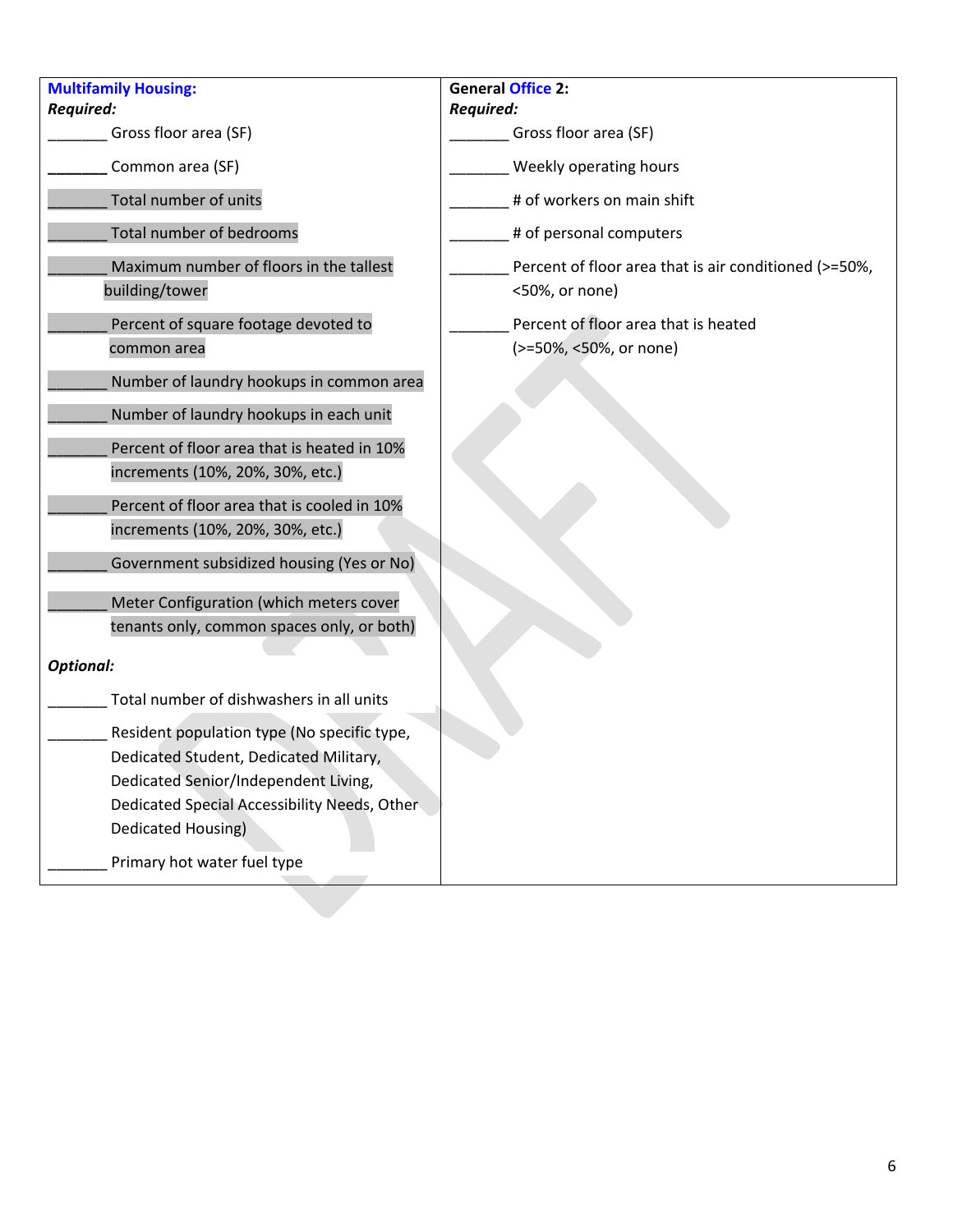| Other:                                                                                                                                                                                                                                     | <b>General Office 3:</b>                                                                                                                                                                                                                                                                                                                                                                                                                             |
|--------------------------------------------------------------------------------------------------------------------------------------------------------------------------------------------------------------------------------------------|------------------------------------------------------------------------------------------------------------------------------------------------------------------------------------------------------------------------------------------------------------------------------------------------------------------------------------------------------------------------------------------------------------------------------------------------------|
| <b>Required:</b><br>Gross floor area (SF) (must be less than 10%<br>of gross building floor area in order for the<br>building to be eligible for a rating)<br>Weekly operating hours<br># of personal computers<br># workers on main shift | <b>Required:</b><br>Gross floor area (SF)<br>Weekly operating hours<br># of workers on main shift<br># of personal computers<br>Percent of floor area that is air conditioned<br>(>=50%, <50%, or none)<br>Percent of floor area that is heated<br>(>=50%, <50%, or none)                                                                                                                                                                            |
| <b>Parking:</b>                                                                                                                                                                                                                            | <b>Retail Store:</b>                                                                                                                                                                                                                                                                                                                                                                                                                                 |
| <b>Required:</b>                                                                                                                                                                                                                           | <b>Required:</b>                                                                                                                                                                                                                                                                                                                                                                                                                                     |
| Gross floor area that is enclosed (SF)<br>Gross floor area that is unenclosed with a<br>roof (SF)<br>Gross floor area that is open (no roof) (SF)<br>Weekly hours of access                                                                | Gross floor area (SF)<br>Weekly operating hours<br># of workers on main shift<br># of personal computers<br># of cash registers<br># of walk-in refrigeration/freezer units<br># of open & closed refrigeration/freezer cases<br>Percent of floor area that is cooled in 10% increments<br>(10%, 20%, 30%, etc.)<br>Percent of floor area that is heated in 10%<br>increments (10%, 20%, 30%, etc.)<br>Exterior entrance to the public $-$ yes or no |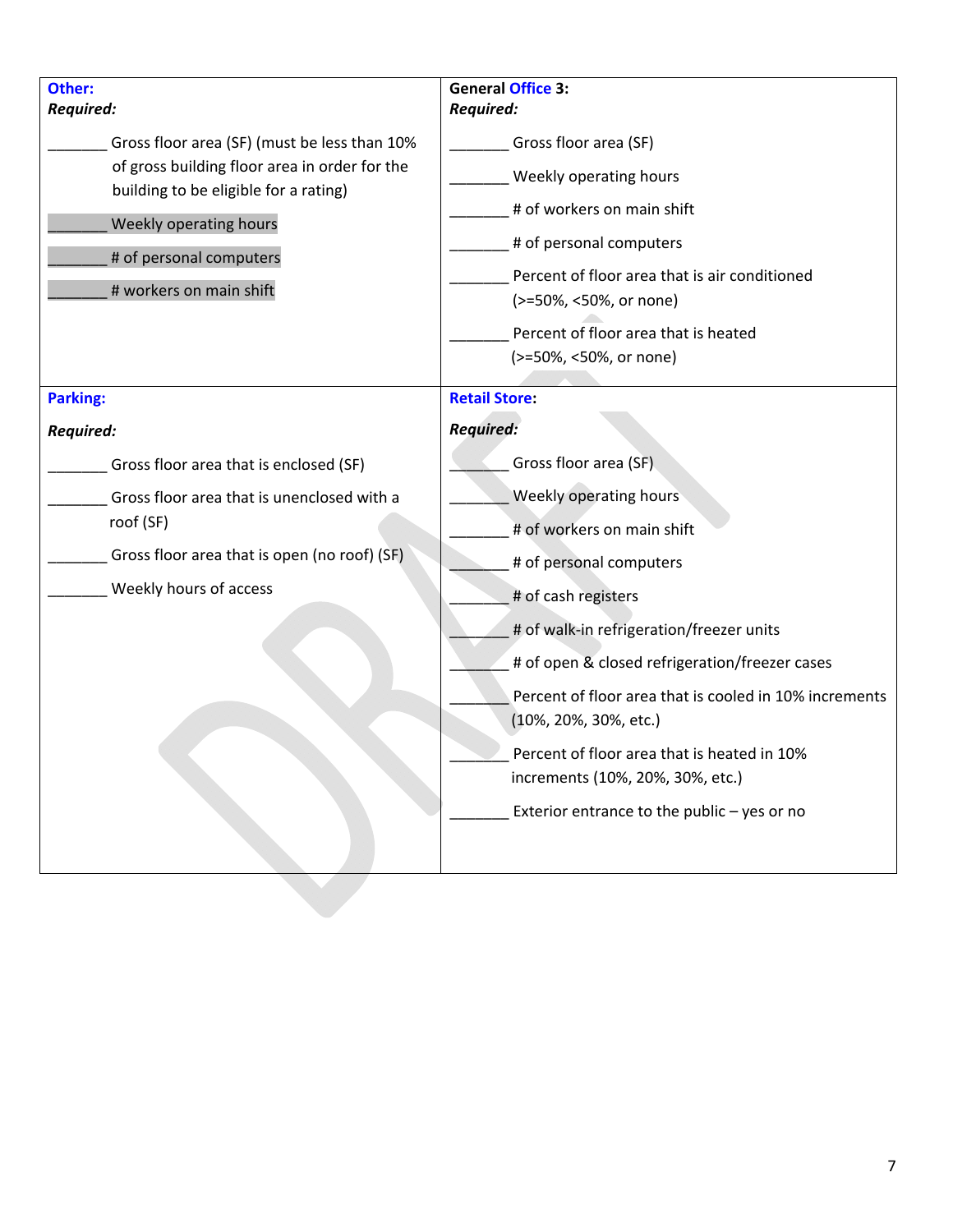| <b>Residence Hall/Dormitory:</b>                                                | <b>Senior Care Facility</b>                                                         |  |  |  |
|---------------------------------------------------------------------------------|-------------------------------------------------------------------------------------|--|--|--|
| Required:                                                                       | <b>Required:</b>                                                                    |  |  |  |
| Gross floor area (SF)                                                           | Gross floor area (SF)                                                               |  |  |  |
| # of rooms                                                                      | # of units                                                                          |  |  |  |
| Percent of floor area that is cooled in 10%<br>increments (10%, 20%, 30%, etc.) | Average Number of Residents<br><b>Total Resident Capacity</b>                       |  |  |  |
| Percent of floor area that is heated in 10%<br>increments (10%, 20%, 30%, etc.) | # of workers on the main shift<br># of PCs owned by the community (does not include |  |  |  |
| Computer lab on-site - yes or no                                                | PCs owned by residents)                                                             |  |  |  |
| Dining Hall on-site-yes or no                                                   | # of commercial refrigeration/freezer units                                         |  |  |  |
|                                                                                 | # of commercial washing machines                                                    |  |  |  |
|                                                                                 | # of residential washing machines                                                   |  |  |  |
|                                                                                 | # of residential electronic lift systems                                            |  |  |  |
|                                                                                 | Percent of floor area that is cooled in 10% increments<br>(10%, 20%, 30%, etc.)     |  |  |  |
|                                                                                 | Percent of floor area that is heated in 10%<br>increments (10%, 20%, 30%, etc.)     |  |  |  |
| <b>Supermarket/Grocery Stores:</b>                                              | <b>Swimming Pool:</b>                                                               |  |  |  |
| <b>Required:</b>                                                                | <b>Required:</b>                                                                    |  |  |  |
| Gross floor area (SF)                                                           | Swimming pool size, choose from:                                                    |  |  |  |
| Weekly operating hours                                                          | Olympic (50 meters x 25 meters)                                                     |  |  |  |
| Workers on main shift                                                           | Recreational (20 yards x 15 yards)<br>Short Course (25 yards x 20 yards)            |  |  |  |
| On-site cooking - yes or no                                                     | Indoor or outdoor                                                                   |  |  |  |
| # of walk-in refrigeration/freezer units                                        | Months of use                                                                       |  |  |  |
| Percent of floor area that is cooled in 10%<br>increments (10%, 20%, 30%, etc.) |                                                                                     |  |  |  |
| Percent of floor area that is heated in 10%<br>increments (10%, 20%, 30%, etc.) |                                                                                     |  |  |  |
| # of open or closed refrigeration/freezer<br>cases                              |                                                                                     |  |  |  |
| # of registers and/or personal computers                                        |                                                                                     |  |  |  |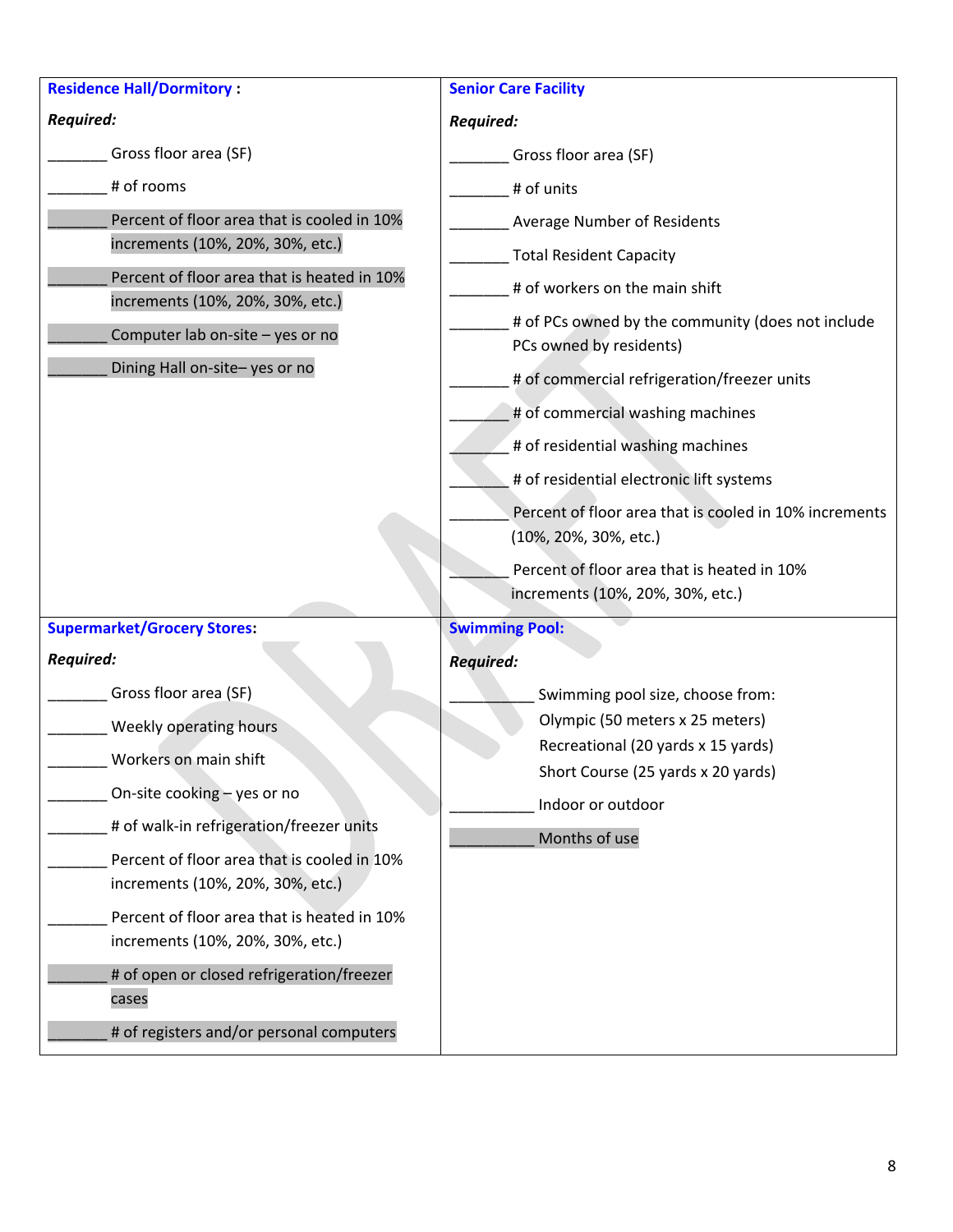| Warehouse (unrefrigerated and refrigerated):                                    | <b>Wastewater Treatment Plant:</b>                            |  |  |  |
|---------------------------------------------------------------------------------|---------------------------------------------------------------|--|--|--|
| <b>Warehouse (Unrefrigerated):</b>                                              | <b>Required:</b>                                              |  |  |  |
| Required:                                                                       | Average influent flow (mgd)                                   |  |  |  |
| Gross floor area (SF)                                                           | Average influent biological oxygen demand (BOD <sub>5</sub> ) |  |  |  |
| Weekly operating hours                                                          | Average effluent biological oxygen demand (BOD <sub>5</sub> ) |  |  |  |
| # of workers on main shift                                                      | Plant design flow rate (mgd)                                  |  |  |  |
| # of walk-in refrigerators/freezer units                                        | Presence of fixed film trickle filtration process - yes       |  |  |  |
| Percent of floor area that is cooled in 10%<br>increments (10%, 20%, 30%, etc.) | or no<br>Presence of nutrient removal process - yes or no     |  |  |  |
| Percent of floor area that is heated in 10%<br>increments (10%, 20%, 30%, etc.) | <b>Water Treatment and Distribution Utility:</b>              |  |  |  |
| Distribution Center - yes or no                                                 | <b>Required:</b>                                              |  |  |  |
| <b>Warehouse (Refrigerated):</b>                                                | Average flow (mgd)                                            |  |  |  |
| <b>Required:</b>                                                                |                                                               |  |  |  |
| Gross floor area (SF)                                                           |                                                               |  |  |  |
| Weekly operating hours                                                          |                                                               |  |  |  |
| # of workers on main shift                                                      |                                                               |  |  |  |
|                                                                                 |                                                               |  |  |  |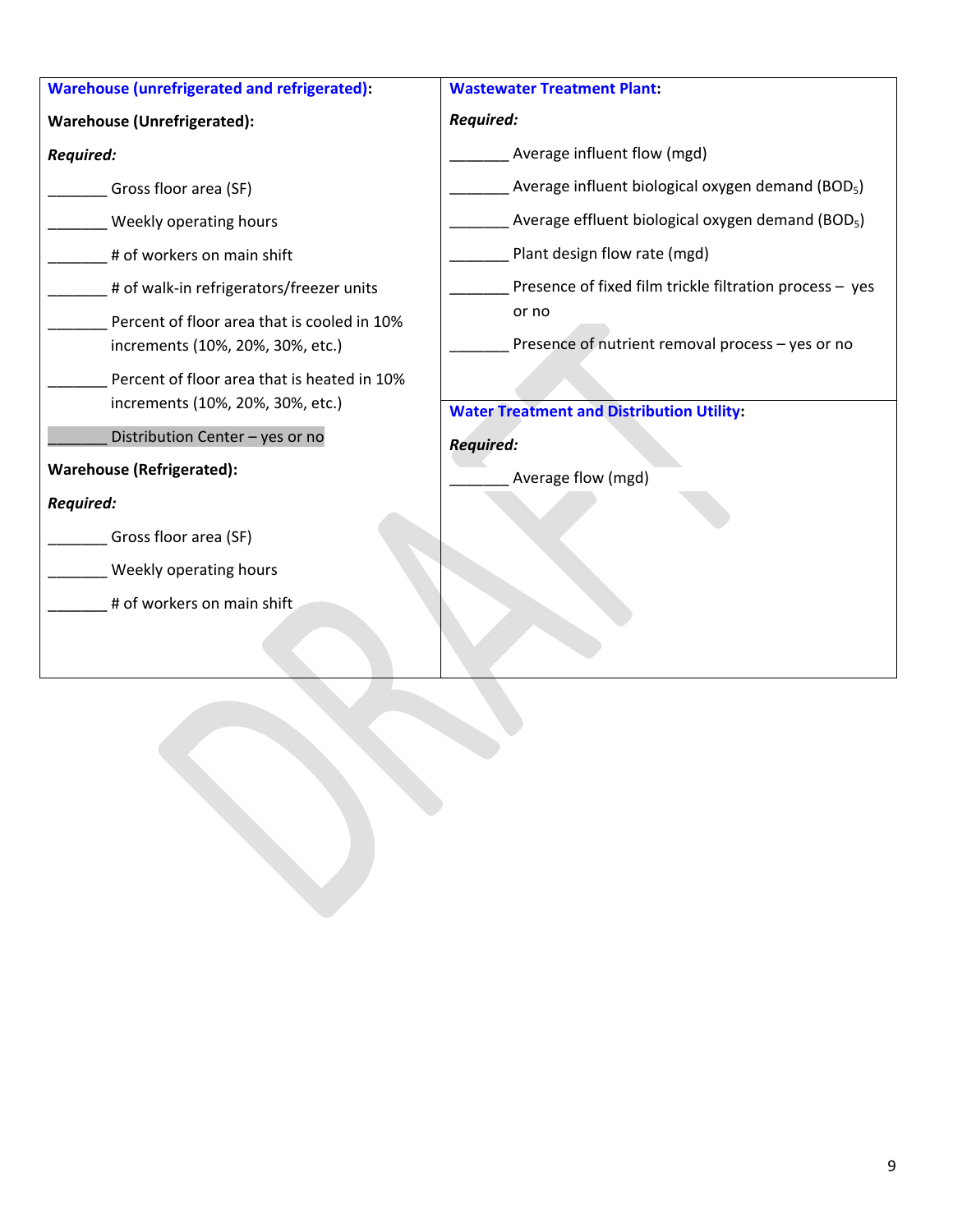## **Section C. Utility Information Collection**

Use this section to help with the collection of information for each building and/or space type being benchmarked, if this information is not automatically provided by your utility. For buildings between 150,000 and 200,000 sf, enter information covering calendar year 2011. For buildings over 200,000 sf, enter information covering both calendar year 2010 and calendar year 2011. Most bills will not begin on January 1, so please provide information that begins with the first bill that includes only that year's usage and extend through the next 12 months of usage (this may run into part of January of the following year). Pepco, Washington Gas, and DC Water include usage for the last 12 months on each bill, so that may help you more easily identify your usage. More utility history is available online or by calling customer service.

When collecting this information from your tenants, your tenants have one of three options. Tenants can (a) fill out a grid similar to this one in the Non-Residential Tenant Information Form, (b) fill out a utility data authorization release form which you can use to request their data from the utility company or companies directly, or (c) provide you with copies of their utility bills.

Year:

|                                                         |                      | $\Box$          |                  |                        |                 |                                                                           |
|---------------------------------------------------------|----------------------|-----------------|------------------|------------------------|-----------------|---------------------------------------------------------------------------|
| <b>Month</b><br>(fill in the<br>dates on<br>your bills) | Electricity<br>(kWh) | Gas<br>(therms) | Oil<br>(gallons) | <b>Steam</b><br>(MLbs) | Water<br>(kGal) | <b>Other</b><br>(units as<br>required<br>by Energy<br>Star <sup>®</sup> ) |
|                                                         |                      |                 |                  |                        |                 |                                                                           |
|                                                         |                      |                 |                  |                        |                 |                                                                           |
|                                                         |                      |                 |                  |                        |                 |                                                                           |
|                                                         |                      |                 |                  |                        |                 |                                                                           |
|                                                         |                      |                 |                  |                        |                 |                                                                           |
|                                                         |                      |                 |                  |                        |                 |                                                                           |
|                                                         |                      |                 |                  |                        |                 |                                                                           |
|                                                         |                      |                 |                  |                        |                 |                                                                           |
|                                                         |                      |                 |                  |                        |                 |                                                                           |
|                                                         |                      |                 |                  |                        |                 |                                                                           |
|                                                         |                      |                 |                  |                        |                 |                                                                           |
|                                                         |                      |                 |                  |                        |                 |                                                                           |
|                                                         |                      |                 |                  |                        |                 |                                                                           |